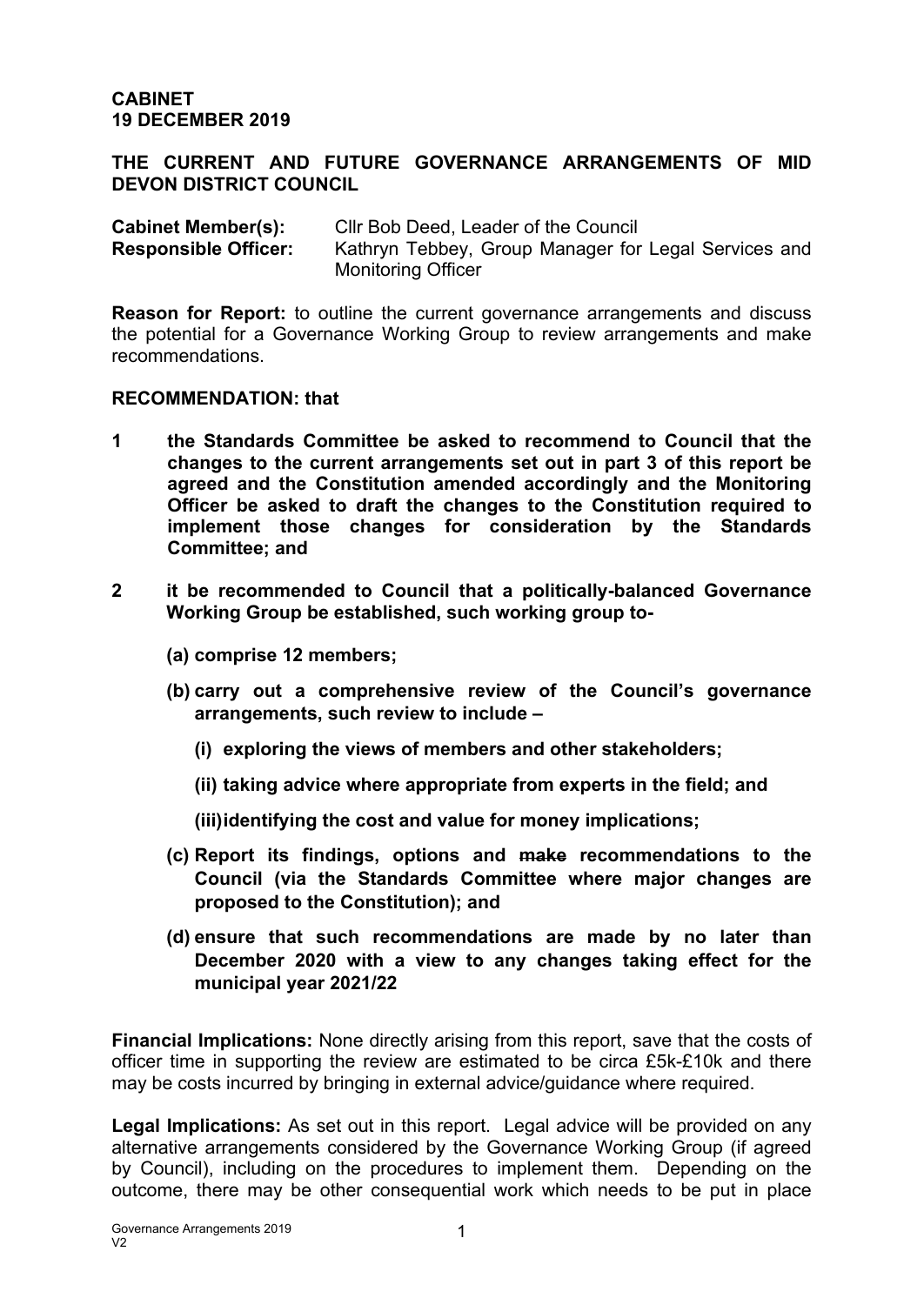before any alternative arrangements can be brought in, including a revised Constitution and the setting of a new members' allowances scheme.

**Risk Assessment:** None directly arising from this report.

**Equality Impact Assessment**: None directly arising.

**Relationship to Corporate Plan:** There are overarching priorities in the Plan – efficiencies and value for money, digital transformation and staff/member development.

**Impact on Climate Change**: None directly arising from this report. However, an increase or decrease in council meetings (regardless of the form of governance arrangements), may result in more or less travel to and from meetings by Members, as the case may be.

### 1.0 **Introduction/Background**

- 1.1 The purpose of this report is to consider the current governance arrangements and make recommendations for change, where appropriate. The current governance arrangements operated in Mid Devon District Council are that of the strong leader and executive (cabinet) model.
- 1.2 Section 9B of the Local Government Act 2000 prescribes the forms of governance which may be adopted by local government bodies. These are executive arrangements, committee system or 'prescribed arrangements'. The Council can only choose between those options.
- 1.3 Executive arrangements include the Leader/Cabinet system deployed by the Council and set out in the Constitution. A cabinet must consist of the Leader and at least two more councillors appointed by the Leader – as required by section 9C of the Local Government Act 2000. So the Leader appoints and has the sole power to select the Cabinet. The only constraint is that the number of councillors in the Cabinet (in addition to the Leader) must not be less than the minimum (2) nor more than the maximum (10). The political balance rules are expressly dis-applied by law.
- 1.4 The Council's Constitution transfers the Leader/Cabinet system into its rules and procedures. It is important to recognise that the Council is not free to pick and choose the functions and responsibilities which are to be a matter for the Cabinet. Where a Cabinet system is operated, all functions are to be the responsibility of the Cabinet, unless the Local Authorities (Functions and Responsibilities) (England) Regulations 2000 prescribe otherwise. The 2000 Regulations prescribe the functions which:
	- must not be the responsibility of the executive e.g. certain consents, licences, elections etc.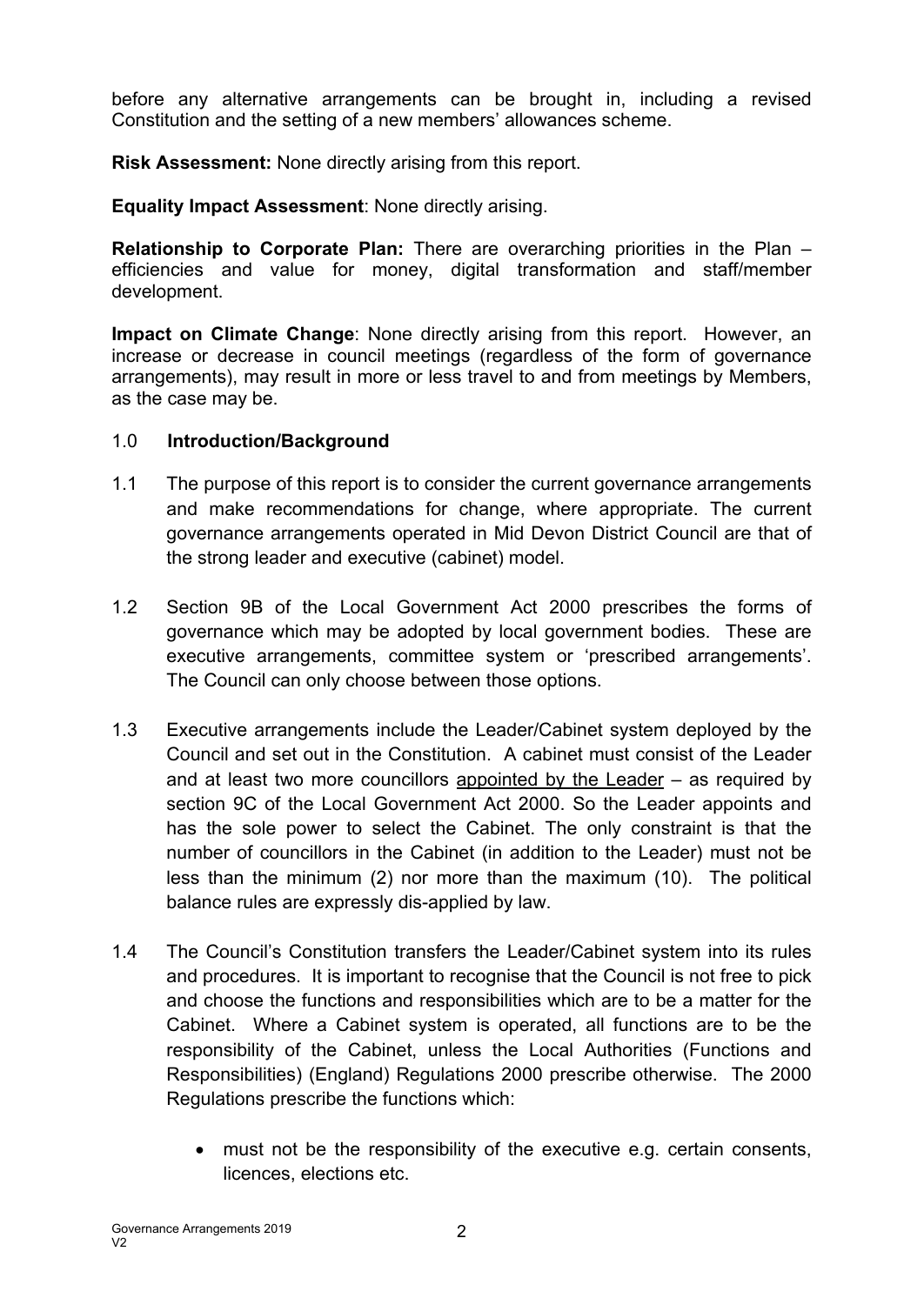- may be the responsibility of the executive if that is what the Council wants (local choice)
- may or may not be the responsibility of the executive, depending on particular prescribed circumstances e.g. decisions outside the policy framework or budget
- 1.5 The committee system is what it says it is there are a number of committees discharging the business of the Council either under delegated powers from the Full Council or by recommending up to Full Council. Some Members may have experienced this arrangement when it was previously in operation at the Council, although that does not mean that new committee arrangements could not be designed in a way which overcomes any historic concerns over how committees operate.
- 1.6 Prescribed arrangements are additional permitted governance arrangements may be prescribed by the Secretary of State in regulations. They need to be proposed to the Secretary of State with an explanation of how the following conditions would be met:
	- (a) the operation of the proposed arrangements would be an improvement on the arrangements in place;
	- (b) the proposed arrangements would be likely to ensure that the decisions are taken in an efficient, transparent and accountable way; and
	- (c) if prescribed, the arrangements would be appropriate for all local authorities to consider adopting.

# 2.0 **Current arrangements for participation and scrutiny**

- 2.1 The Strong Leader and Cabinet model enables decisions to be made at pace in line with the policy and budgetary framework and the corporate plan. There are clear lines of accountability. Members naturally want to have the opportunity to influence decisions and to be involved. They want openness and transparency. Whilst the forward plan is no longer a statutory framework, it has been retained to show the major decisions coming up. Cabinet meetings are not only open to all members, but all members are entitled to attend and participate – a practice which is now in the Constitution.
- 2.2 Decisions of the Cabinet can be called in to Scrutiny Committee. Those who can call in are:
	- the Chairman of Scrutiny
	- any 3 members of Scrutiny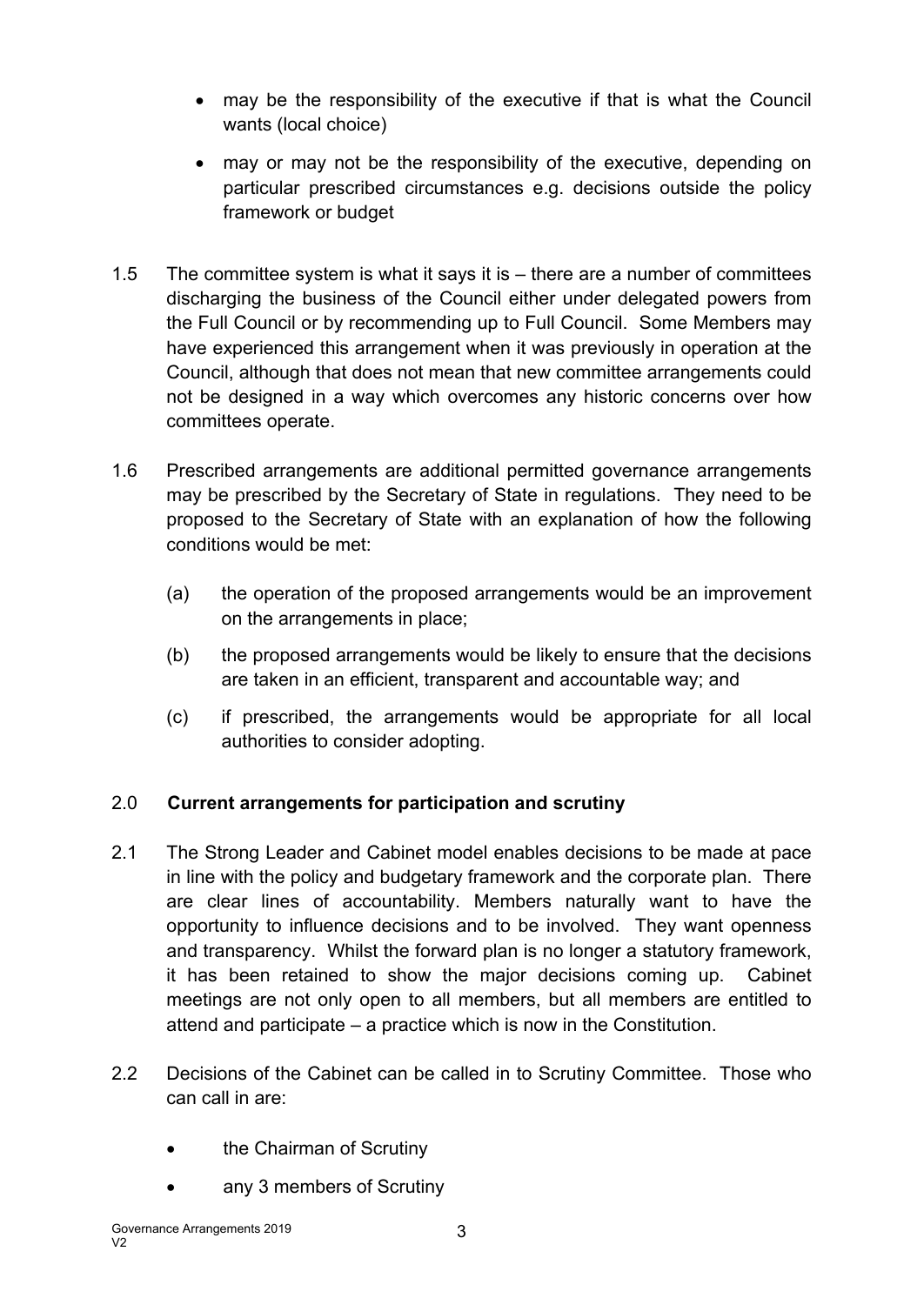## any 4 members of the Council

On decisions called in, the Scrutiny Committee can already make recommendations to Full Council if it wishes - but the Full Council has no locus to make a decision in respect of a Cabinet function or responsibility unless it is contrary to the policy framework or budget. Full Council cannot override the Cabinet where such a decision is a matter for the executive.

## 3.0 **Some options which might enhance the current arrangements**

- Option 1 The Leader has suggested that the Cabinet may, at its discretion, "selfrefer" to Full Council for a view before making a decision on controversial or locally significant matters - unless the decision is particularly urgent and cannot wait for the next scheduled meeting and an extraordinary meeting would be impractical. That would enable the Cabinet to sound out what all members think on a matter before taking the final decision. Of course, the Cabinet may decide not to go with the views of Full Council, but it will at least have a more detailed understanding of fellow members' views – and such views can be expressed in the public domain at a formal meeting, rather than through informal consultation. The challenge is the potential for slower decision-making and delay.
- Option 2 Reports to Cabinet should include a section setting out whether the decision is within the Policy Framework and the Budget. This would assist members in understanding whether the decision is purely a Cabinet decision or one which could (or at times, must) be taken by Full Council.
- Option 3 Special urgency decisions to be published "in any event on the next working day" although the Constitution accords with statute by requiring "as soon as reasonably practicable".
- Option 4 Special urgency decisions referred to next Full Council, rather than quarterly. This would include decisions taken after the publication of the agenda but before the meeting. At times, it may require a verbal rather than a written report to meet this timescale.

# 4.0 **A more thorough review of Governance Arrangements**

4.1 Some Members have expressed the wish for a more thorough review of governance arrangements. If the Council changes its governance structure, it cannot change again within five years unless a public referendum is held. Any changes would come into effect at the annual meeting in May – so there is time to get things done with careful thought and diligence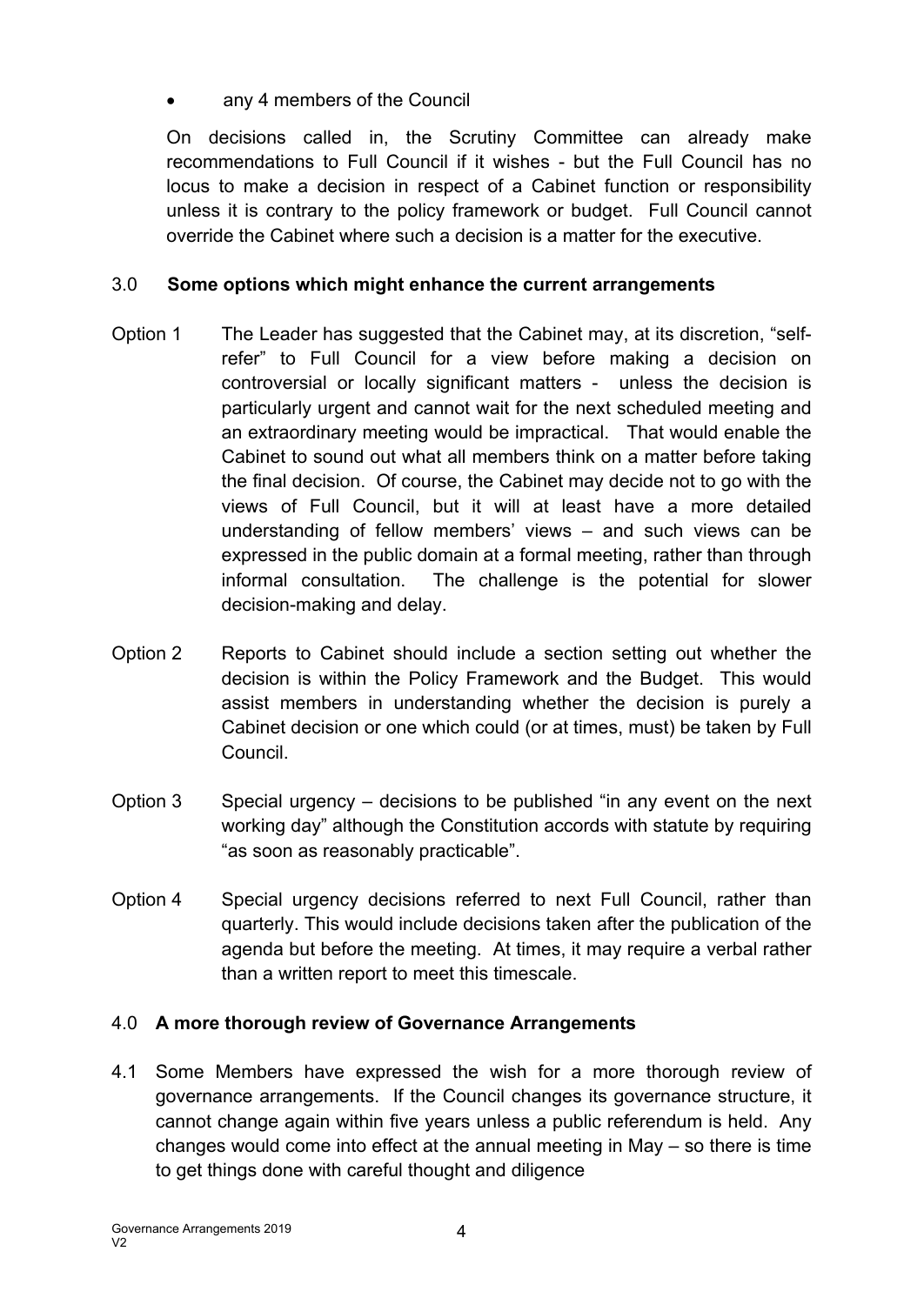- 4.2 If a review takes place, it is essential that the first consideration is what the review is trying to achieve i.e. what is it that the membership thinks is not working for them, the Council and Mid Devon as a whole in the current arrangements and what, in overarching terms, would they like to see in any new arrangements.
- 4.3 A working group may be the best way forward to arrive at some clear proposals. At the same time, there is some clear merit in letting all members feel that they have made a contribution. If a working group is established, as a starting point it would be useful to get some information about why members want to change; the problems they see with the existing governance system, and what they are hoping for in terms of benefits from a new one. What are their key objectives? For example, these could be:
	- Making the most of the range of skills and experience of members
	- More involvement of more members in more decision making
	- Greater member participation in policy development at earlier stages
	- Cost and other resource savings
	- A 'better' political balance across all the council does
	- The balance between officers and members
	- Greater transparency and accountability
	- Speed of decision making- does it in reality happen more quickly under the Cabinet?
- 4.4 Until members, officers and any other appropriate stakeholders are asked, it would be difficult for any working group to move forward in a structured review. There is a risk that the working group might arrive at some firm(er) options and ideas for the Council as a whole to consider which would not hit the collective mark. It might therefore be appropriate to hold a workshop open to all members and senior officers discussing the points above and more. Such a workshop could be facilitated by the Local Government Association (if available) or a third party with particular national expertise in local authority governance arrangements. The outcome of the workshop could then be used by the working group to finalise the terms of reference, any further consultation plans (including surveys perhaps) and its work programme.
- 4.5 It is important that the working group is representative of the Council as a whole – it does not have to be politically-balanced, but members might feel that to be an important element to achieving consensus. A working group of 12 members would provide a good sample of views across the Council and, with the current membership, allow for an easy political balance calculation.

**Contact for more Information:** Kathryn Tebbey, Group Manager for Legal Services and Monitoring Officer (01884) 234210 [ktebbey@middevon.gov.uk](mailto:ktebbey@middevon.gov.uk)

**Circulation of the Report:** The Leader; the Cabinet; Leadership Team